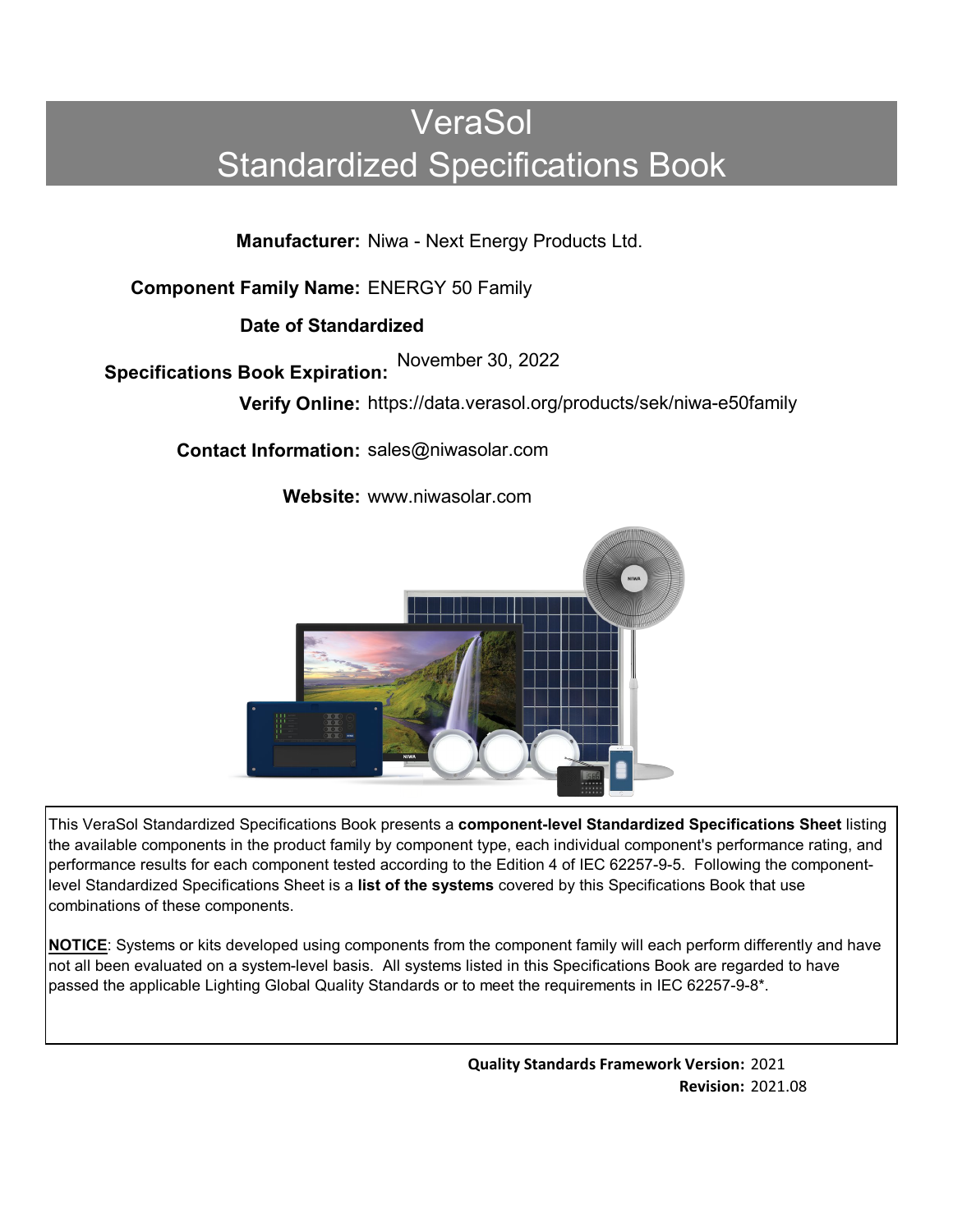## **Component-Level Standardized Specifications Sheet** Niwa - Next Energy Products Ltd. ENERGY 50 Family

| <b>Battery / Control Box</b>  |                          |                               |                                           |                                             |  |  |  |  |  |
|-------------------------------|--------------------------|-------------------------------|-------------------------------------------|---------------------------------------------|--|--|--|--|--|
| Name /<br><b>Model Number</b> | <b>Battery Chemistry</b> | <b>Nominal</b><br>Voltage (V) | <b>Battery Capacity</b><br>Rating<br>(Ah) | <b>Measured Battery</b><br>Capacity<br>(Ah) |  |  |  |  |  |
| 10.4 Ah Main Unit Battery     | Lithium iron phosphate   | 12.8                          | 9.9                                       | 10                                          |  |  |  |  |  |
| Mouse                         | _ithium-ion              | 3.7                           | 0.5                                       | $- -$                                       |  |  |  |  |  |

| <b>PV Module</b>    |                                        |                                          |  |  |  |  |  |  |  |
|---------------------|----------------------------------------|------------------------------------------|--|--|--|--|--|--|--|
| Name / Model Number | <b>Peak Power at STC Rating</b><br>(W) | <b>Measured Peak Power at STC</b><br>(W) |  |  |  |  |  |  |  |
| 50 W PV module      | 50                                     | 48                                       |  |  |  |  |  |  |  |

| Light Sources*      |             |                                     |    |      |             |    |                                                         |     |  |
|---------------------|-------------|-------------------------------------|----|------|-------------|----|---------------------------------------------------------|-----|--|
|                     |             | <b>Luminous Flux Rating</b><br>(lm) |    |      | (lm)        |    | Measured Luminous Flux Measured Lamp Efficacy<br>(lm/W) |     |  |
| Name / Model Number | <b>Aigh</b> | Mediur                              | š  | nigh | ε<br>Mediur |    | <b>High</b>                                             | ဥ္ပ |  |
| Home 300            | 300         | 100                                 | 50 | 290  | 100         | -- | 150                                                     | 110 |  |

| Name / Model Number     | Figh               | Medium<br><b>NoT</b>                                              |                                | High                      | Medium |                 | <b>NoT</b>                               | High         | Medium                             |                                                       | <b>NOT</b> |    |  |  |
|-------------------------|--------------------|-------------------------------------------------------------------|--------------------------------|---------------------------|--------|-----------------|------------------------------------------|--------------|------------------------------------|-------------------------------------------------------|------------|----|--|--|
| Home 300                | 300                | 100                                                               | 50                             | 290                       |        | 100<br>--       |                                          | 150          |                                    | 110                                                   |            |    |  |  |
| Appliances*             |                    |                                                                   |                                |                           |        |                 |                                          |              |                                    |                                                       |            |    |  |  |
| Name / Model Number     |                    | <b>Description</b>                                                |                                | <b>Rated</b><br>Power (W) |        | <b>Measured</b> | <b>Power</b><br><b>During Use</b><br>(W) | <b>Rated</b> | <b>Battery</b><br>Capacity<br>(Ah) | <b>Measured</b><br><b>Battery</b><br>Capacity<br>(Ah) |            |    |  |  |
| <b>Desktop Computer</b> |                    | 24" screen diagonal with<br>power consumption of<br>12 W on (On). |                                | 13                        | 12     |                 |                                          |              |                                    |                                                       |            |    |  |  |
| 15.6" Solar LED TV      |                    | 12 V 15.6" TV                                                     |                                |                           | 12     |                 | 9.8                                      |              | --                                 |                                                       |            |    |  |  |
| 19" Solar LED TV        | 12 V 19" TV        |                                                                   |                                |                           |        |                 | not tested                               | --           |                                    |                                                       |            |    |  |  |
| 24" Solar LED TV        | 12 V 24" TV        |                                                                   |                                |                           |        |                 | not tested                               |              | --                                 | --                                                    |            |    |  |  |
| 32" Solar LED TV        | 12 V 32" TV        |                                                                   |                                |                           |        |                 | 14                                       |              | --                                 |                                                       |            |    |  |  |
| Eco Air 9               | 12 V 9" Table Fan  |                                                                   |                                |                           |        |                 | 6.2                                      |              | --                                 | --                                                    |            |    |  |  |
| Eco Air 16              | 12 V 16" Table Fan |                                                                   |                                |                           |        |                 |                                          | 9            |                                    | 9.6                                                   |            | -- |  |  |
| Eco Air 16 Up           |                    |                                                                   | 9<br>9.6<br>12 V 16" Stand Fan |                           |        |                 |                                          |              |                                    |                                                       |            |    |  |  |
| Radio                   |                    | 3.7 V Li-Ion battery                                              |                                |                           |        | 0.34            |                                          |              | 1000                               |                                                       | 1000       |    |  |  |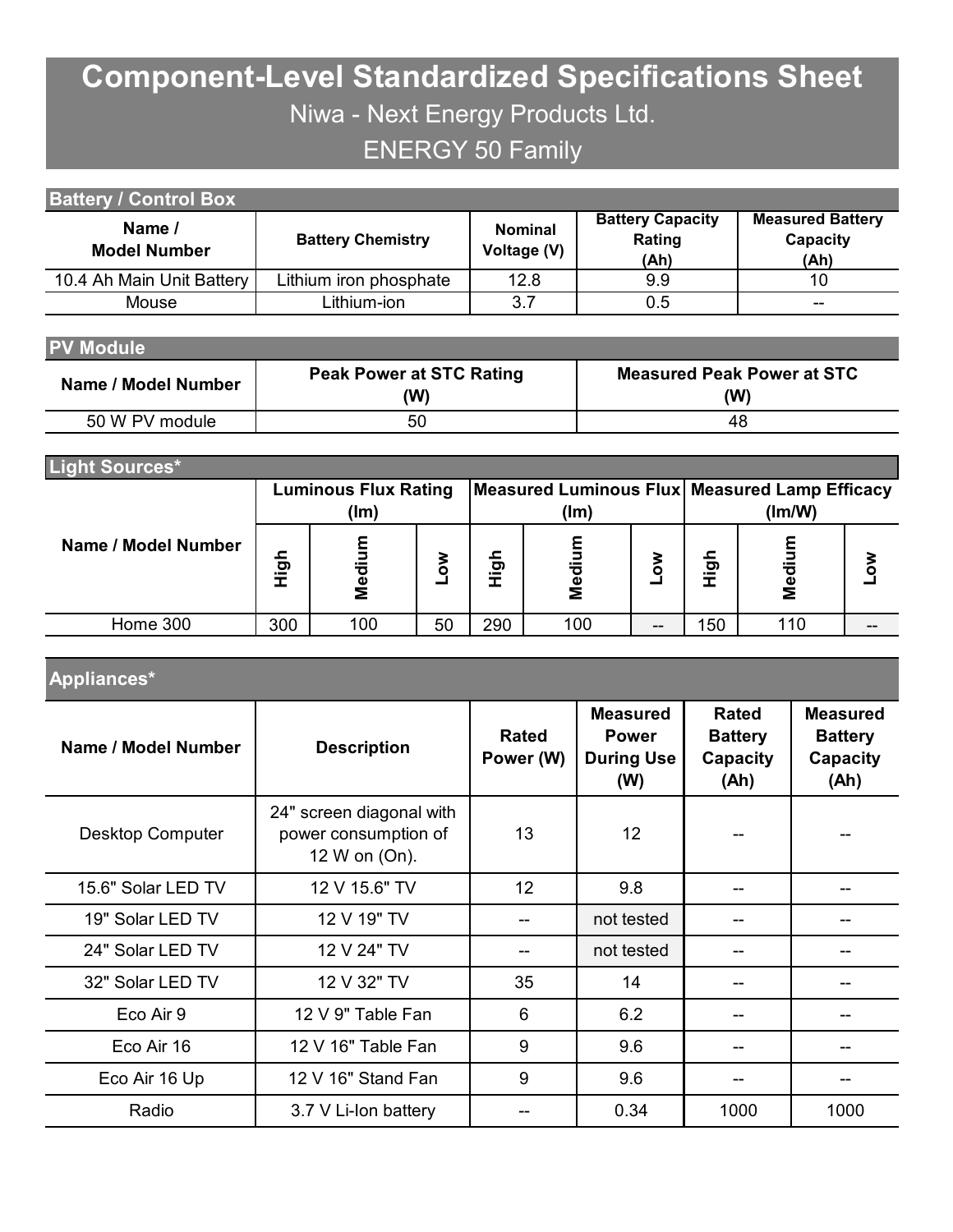**NOTICE:** As indicated, not all components listed on this page were tested according to the Quality Test Method (QTM) in Edition 4 of IEC 62257-9-5. However, based on the satisfactory performance of the tested components in the family, the components that were not tested are regarded to have passed the applicable Lighting Global Quality Standards or the requirements in IEC 62257-9-8. In addition, all tested components passed an internal inspection, the full array of applicable QTM durability tests, as well as ingress protection testing (where applicable). \*Light points and appliances may perform differently when used with different systems.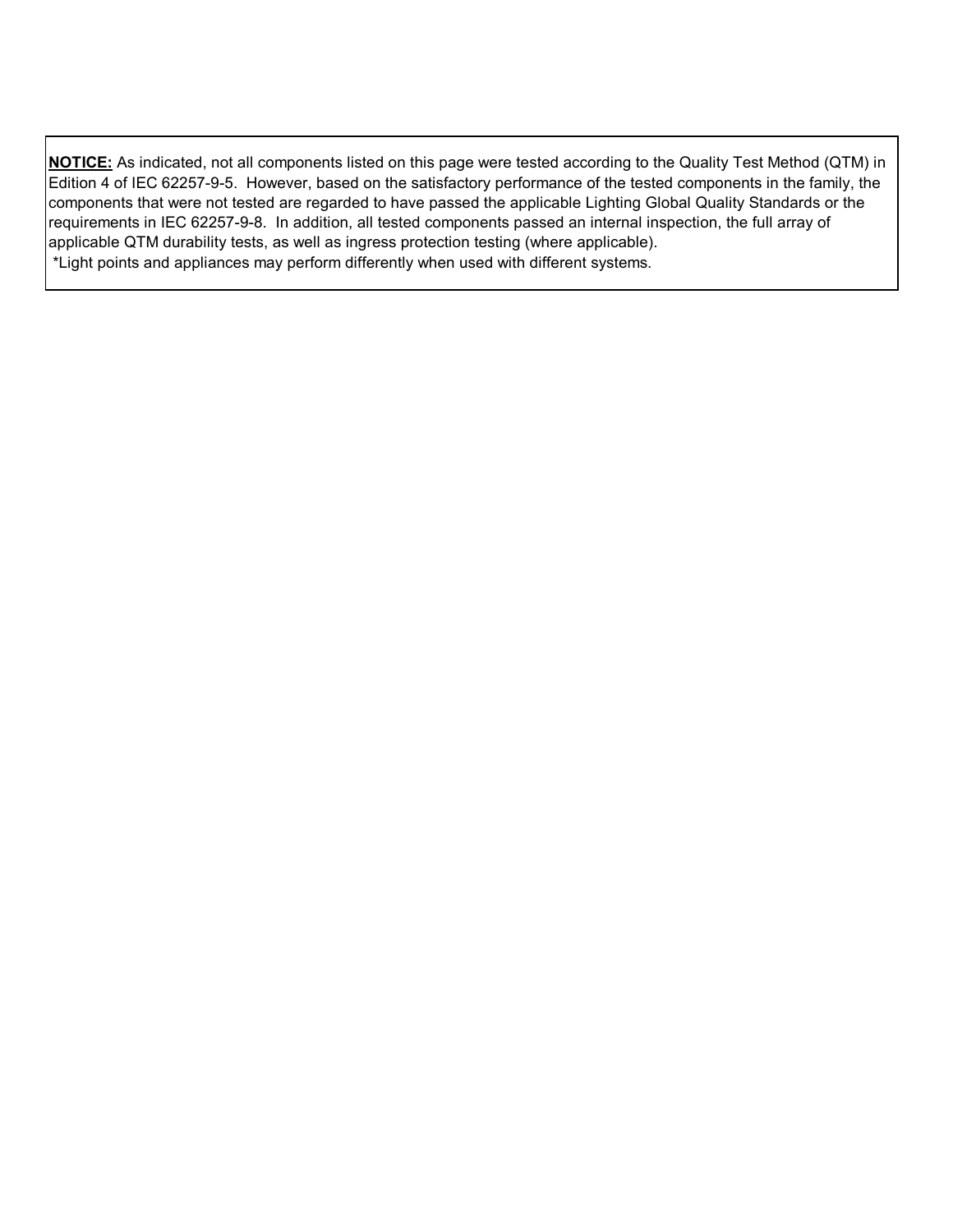### **List of Covered Systems** Niwa - Next Energy Products Ltd. ENERGY 50 Family

|                                          | Number of each component included in each system |                                  |                |                          |         |         |                                      |                                                |                                                          |         |
|------------------------------------------|--------------------------------------------------|----------------------------------|----------------|--------------------------|---------|---------|--------------------------------------|------------------------------------------------|----------------------------------------------------------|---------|
| <b>System Name</b>                       | ဠ<br>300<br>Φ<br>훈                               | battery<br>å<br>4<br>$\tilde{e}$ | ۹u<br><b>ვ</b> | ت                        | မာ      | 32      | r<br>თ<br>--<br>Φ<br>Eco<br>ුල<br>್ರ | ี่ีี<br>ត្វ ខ្<br>Ξ<br>₹<br>(16" ta<br>(16" ta | fan)<br>ء<br>ت<br>$\frac{6}{7}$<br>ᇃ<br>ই<br>Eco<br>(16" | Radio   |
| <b>ENERGY 50/ 3356**</b><br>(ENERGY 50W) | 3                                                |                                  |                |                          |         | $0 - 1$ | $0 - 1$                              | $0 - 1$                                        | $0 - 1$                                                  | $0 - 1$ |
| <b>ENERGY 50/3355</b><br>(ENERGY 50W)    | $3 - 10$                                         |                                  |                | $\overline{\phantom{m}}$ | $0 - 1$ | $0 - 1$ | $0 - 1$                              | $0 - 1$                                        | $0 - 1$                                                  | $0 - 1$ |

**\*\***The Energy 50 3356 was tested as a full system. with computer, 32" TV and 16" Stand Fan. Individual SSS available on VeraSol website.

#### **NOTICE:**

Only the ENERGY 50 3356 was fully tested as a system according to Edition 4 of IEC 62257-9-5. Individual Standardized Specifications Sheets (SSS) that report system-level performance are available for the ENERGY 50 3356 at https://data.verasol.org Systems that were not tested, but that were developed using components from the component family will perform differently than the system(s) shown in the individual system-level SSS. All systems listed above are regarded to have passed the applicable Lighting Global Quality Standards or the requirements in IEC 62257-9-8.

Unless otherwise noted, the following information applies to all listed systems and components:

#### **Warranty Information**

Two year warranty on all kits and components except the TV and fan, which have a one-year warranty.

#### **Marks and Certifications**

Factory certification

ISO 9001:2015, ISO 14001:2015